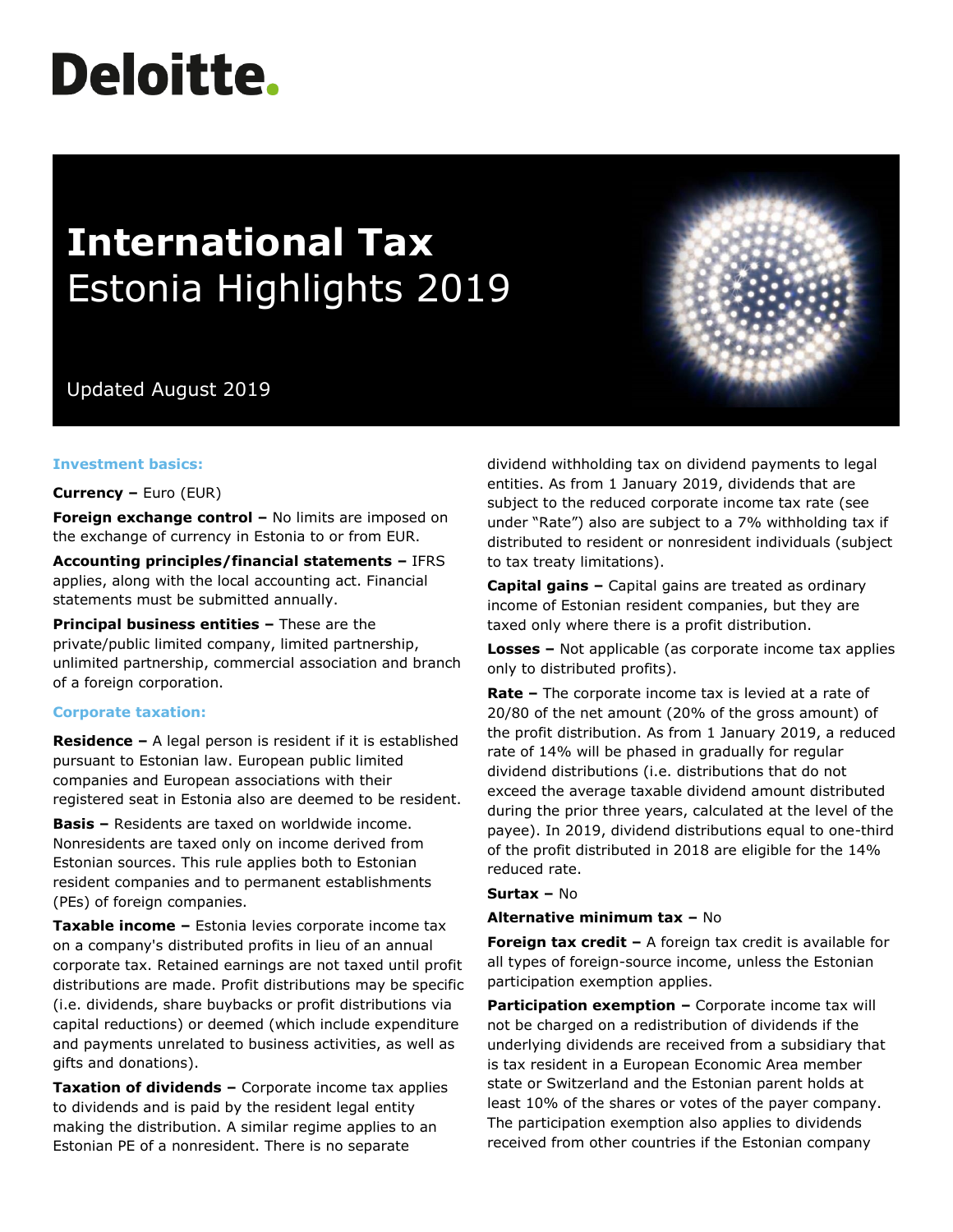holds at least 10% of the shares or votes and income tax has been paid on the underlying share of profit, or income tax on the dividends has been withheld in a foreign jurisdiction.

## **Holding company regime –** No

**Incentives –** No

# **Withholding tax:**

**Dividends –** Estonia does not levy withholding tax on dividends.

**Interest –** Estonia does not levy withholding tax on interest other than interest derived by a nonresident investor from an Estonian contractual fund or other pools of assets. This exception applies to contractual funds or other pools of assets only if more than 50% of the assets at the time the interest is paid, or at any time during the previous two years, consist, directly or indirectly, of Estonian-situs real property and the nonresident held at least 10% in the fund/pool at the time of payment.

Despite the exemption from withholding tax, interest payments may be subject to corporate taxation at the level of the company making the payments under transfer pricing rules.

**Royalties –** A 10% withholding tax generally applies to royalties paid to nonresidents, unless the rate is reduced or an exemption applies under an applicable tax treaty. Royalty payments to qualifying EU or Swiss-resident companies may be exempt if they meet the requirements for application of the EU interest and royalties directive. The withholding tax exemption will not apply to any part of the royalties that exceeds the value of similar transactions carried out between unrelated persons.

**Technical service fees –** A 10% withholding tax applies if technical services are rendered in Estonia. Withholding tax is not applicable if the services are performed outside Estonia or if there is a tax treaty between Estonia and the service provider's country of tax residence that provides for an exemption.

# **Branch remittance tax –** No

**Other –** Certain other types of payment to a nonresident may be subject to withholding tax.

#### **Other taxes on corporations:**

# **Capital duty –** No

**Payroll tax –** There is no payroll tax, but unemployment insurance contributions must be paid by the employer and the employee on the employee's monetary employment income. The employer's contribution is levied at a rate of 0.8%.

**Real property tax –** An annual land tax is imposed on the assessed value of land and is paid by the owner or user of the land, at rates ranging from 0.1%-2.5%.

**Social security –** The combined social and health insurance rate paid by the employer on cash and in-kind (fringe benefits) employee remuneration is 33%.

**Stamp duty –** Stamp duty in insignificant amounts may apply.

# **Transfer tax –** No

**Other –** Excise duties are levied, *inter alia*, on fuel, motor vehicles, packaging, alcohol, tobacco and electricity.

## **Anti-avoidance rules:**

**Transfer pricing –** If the value of a transaction conducted between a resident legal person and a person associated with that person differs from the value of similar transactions conducted between non-associated persons, upon determining the income (i.e. distribution) tax, the tax authorities may use the value of transactions applied by unrelated independent persons under similar conditions. Income tax is charged either on the income the taxpayer would have derived or the expense the taxpayer would not have incurred had the transaction been conducted with unrelated persons under similar conditions.

Estonia has introduced country-by-country reporting requirements for certain multinational groups.

**Thin capitalization –** The EU anti-tax avoidance directive (ATAD) interest expense deductibility rules have been transposed into Estonia domestic law as from 1 January 2019. Under these rules, deductions of certain "excess borrowing costs" are restricted.

**Controlled foreign companies –** CFC rules for companies are introduced as from 1 January 2019 based on the ATAD and apply where certain conditions are fulfilled.

# **Disclosure requirements –** See under "Transfer pricing."

**Other -** A general anti-avoidance rule allows the tax authorities to apply what is, in effect, an economic substance rule, and special scrutiny is given to payments and fees to low-tax jurisdictions. Local legislation includes anti-avoidance clauses that implement relevant provisions of the ATAD starting from 1 January 2019. There also are specific anti-avoidance clauses and reporting requirements with respect to upstream and sideways intragroup loans issued by Estonian entities (which includes participations in cash-pooling arrangements).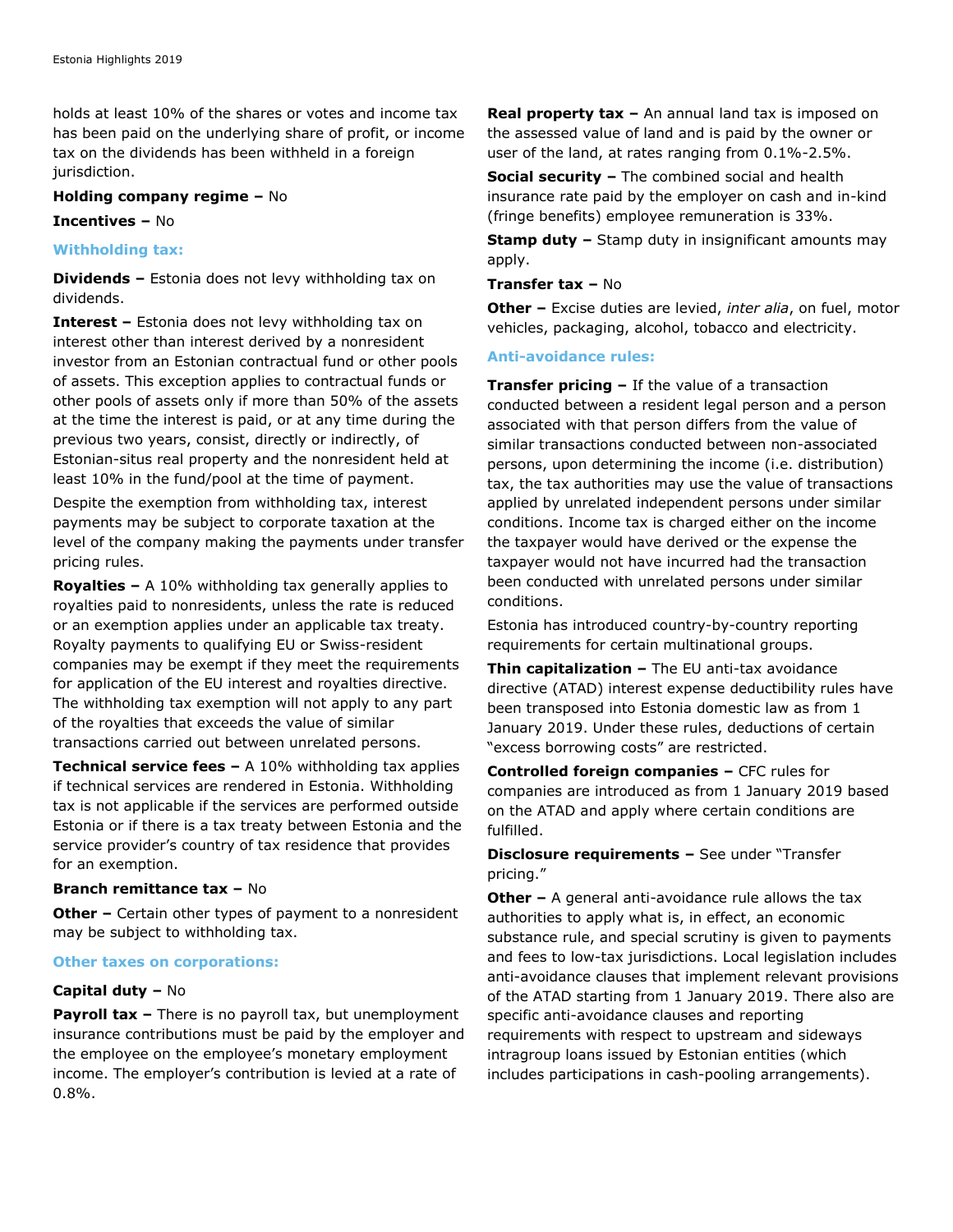# **Compliance for corporations:**

**Tax year –** Given the nature of the corporate income tax, the relevant taxable period is the calendar month.

**Consolidated returns –** Consolidated returns are not permitted; each company must file a separate return.

**Filing requirements –** Filing and payment must be made on a monthly basis by the 10th day of the calendar month following the month of taxation. For non-VAT registered taxpayers, filing is required only if taxes on profit distributions and payroll are due for the period.

**Penalties –** A penalty is levied on late tax payments, at a rate of 0.06% per day.

**Rulings –** Advance rulings are available and are binding on the tax authorities for non-transfer pricing issues.

# **Personal taxation:**

**Basis –** Residents are taxed on their worldwide income. Nonresidents are taxed only on income derived from Estonian sources.

**Residence –** An individual is resident if his/her place of residence is in Estonia or if he/she stays in Estonia for at least 183 days over 12 consecutive calendar months (and will be deemed to be resident as of the date of his/her arrival in Estonia). Estonian state public servants who are in the foreign service also are resident.

**Filing status –** Joint filing is permitted if both spouses are residents or, subject to certain conditions, if at least one spouse is a resident of another EU member state.

**Taxable income –** Residents are subject to tax on items including: employment income; business income; gains from the transfer of property; dividends, interest, rent and royalties; pensions, scholarships, grants, benefits, certain awards and lottery prizes; insurance indemnities and payments from pension funds; and income of a legal person located in a low-tax jurisdiction (i.e. income inclusions from CFCs). A limited list of taxable items applies to nonresidents: income from work under an employment contract or contractor's agreement in Estonia; income from a business carried on in Estonia; royalties; income from the lease of assets located in Estonia; gains from the disposal of assets located in Estonia; directors' fees paid by Estonian enterprises or nonresidents; income of a sportsperson or an artist from activities in Estonia; and pensions and scholarships.

**Capital gains –** Capital gains are treated as ordinary income.

**Deductions and allowances –** There is an annual tax exempt amount of up to EUR 6,000, depending on the individual's total qualifying income. Deductions (up to 50% of taxable income and limited to EUR 1,200) include mortgage interest on a residence (maximum EUR 300); donations to qualified nonprofit associations; and training expenses (except for adults' driving school and hobby school expenses, but including those of dependents). Voluntary pension insurance payments may be deducted up to 15% of taxable income, but not exceeding a total of EUR 6,000.

**Rates –** A flat 20% rate applies.

## **Other taxes on individuals:**

# **Capital duty –** No

**Stamp duty –** Stamp duty in insignificant amounts may apply on certain transactions (e.g. real estate transactions).

## **Capital acquisitions tax –** No

**Real property tax –** An annual land tax is imposed on the assessed value of land and is paid by the owner or user of land at rates ranging from 0.1% to 2.5%. Local municipalities may grant certain exemptions to individuals. In addition, individuals are exempt from the land tax on residential land, subject to certain limits and conditions.

#### **Inheritance/estate tax –** No

## **Net wealth/net worth tax –** No

**Social security –** Social security is an employer-borne cost, except for the self-employed. The combined social and health insurance rate paid by the employer on cash and in kind (fringe benefits) employee remuneration is 33%. Employees, however, must make unemployment insurance contributions at 1.6% of taxable remuneration (i.e. any monetary employment income).

# **Compliance for individuals:**

# **Tax year –** Calendar year

**Filing and payment –** Tax on employment income is withheld by the employer and remitted to the tax authorities. The tax return must be submitted by 31 March and tax paid by 1 July of the following year. If a person has declared capital gains, the deadline for any additional income tax payable is 1 October instead of 1 July.

**Penalties –** A penalty is levied on late tax payments at a rate of 0.06% per day.

# **Value added tax:**

**Taxable transactions –** VAT is levied on the sale of goods and the provision of services within Estonia, intracommunity acquisitions of goods, the import of goods and the provision of services that are taxable in Estonia and supplied by a foreign taxable person.